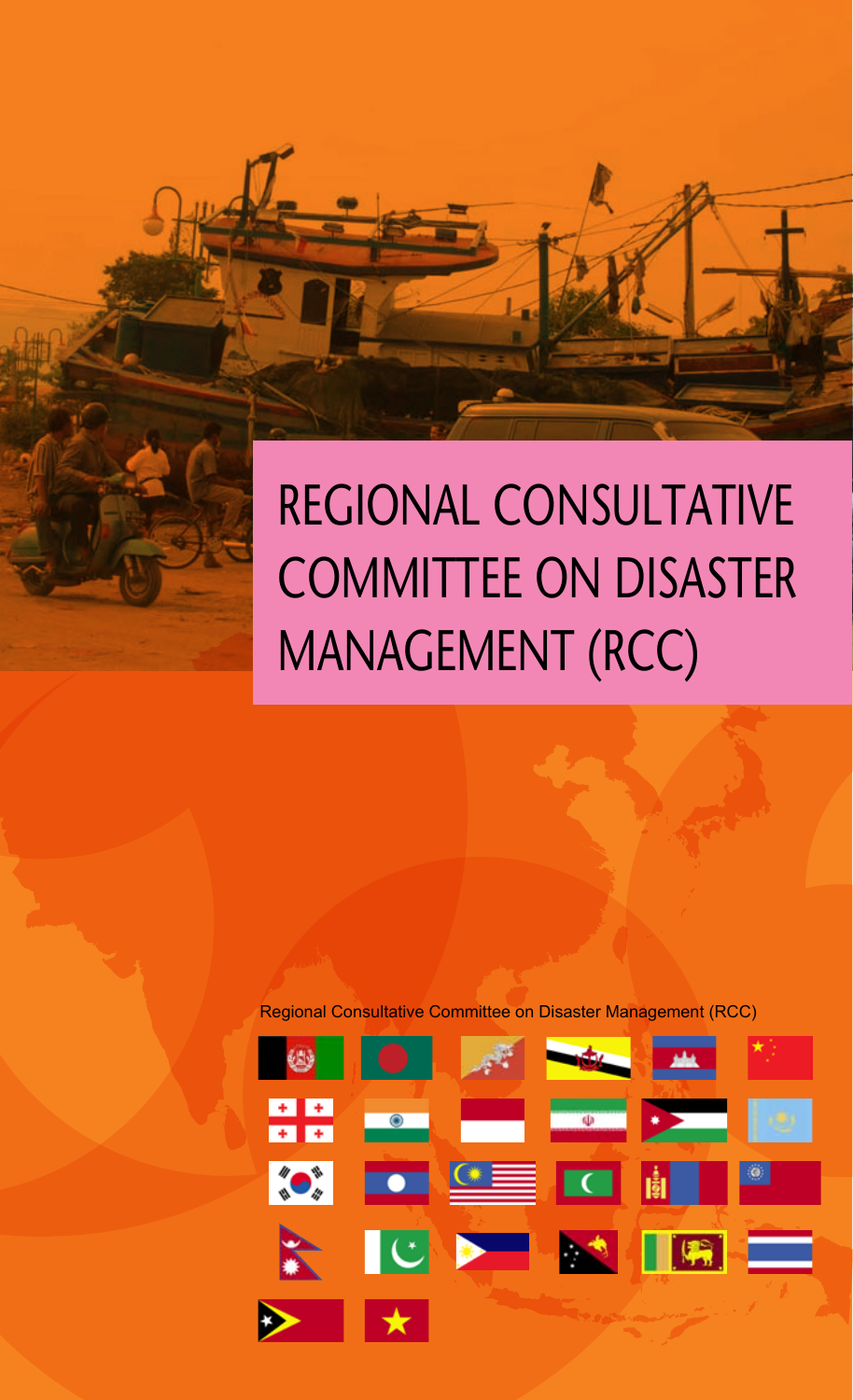## RCC MEMBERSHIP

The Regional Consultative Committee on Disaster Management (RCC) comprises of members who are working in key Government positions in the national disaster management systems of countries of the Asia and the Pacific region and was established at the initiative of the Asian Disaster Preparedness Center (ADPC) in 2000. Its role as a consultative mechanism for regional cooperation is recognized and affirmed by the Charter of ADPC.

To date, 26 countries are represented by 30 RCC Members from Asia and the Pacific region namely, Afghanistan, Bangladesh, Bhutan, Brunei, Cambodia, of national disaster management offices from 26 countries in Asia and Pacific region and observers from UN Agencies, donors and ADPC partners. To date, all RCC meetings have been supported by the Government of Australia. ADPC serves as the secretariat to the RCC.

- RCC 1: Bangkok, Thailand, November 2000
- RCC 2: Bangkok, Thailand, October 2001
- RCC 3: New Delhi, India, October 2002.
- RCC 4: Dhaka, Bangladesh, March 2004
- RCC 5: Hanoi, Vietnam, May 2005
- RCC 6: Kunming, China, November 2006
- RCC 7: Colombo, Sri Lanka, May 2008
- RCC 8: Manila, The Philippines, February 2010

## REGIONAL CONSULTATIVE COMMITTE

China, Georgia, India, Indonesia, Iran, Jordan, Kazakhstan, Republic of Korea, Lao PDR, Malaysia, Maldives, Mongolia, Myanmar, Nepal, Pakistan, Papua New Guinea, the Philippines, Sri Lanka, Thailand, Timor-Leste and Vietnam. The RCC has established a system of Chair and Vice Chair in the intervening period between the two meetings. The host country of the meeting assumes chairmanship and the incoming host country acts as the vice-chair and takes over when it hosts.

### ROLES OF RCC

- Identification of disaster-related needs and priorities of Asia and the Pacific countries
- Promotion of regional and sub-regional cooperative programs
- Development of regional action strategies for disaster reduction

### RCC MFFTINGS

Annual meetings of the RCC are convened by the Government of a host member country in collaboration with ADPC. RCC Meetings are attended by more than 50 RCC delegates comprising of heads

### RCC MEETING STRUCTURE

Each meeting of the RCC has a special theme as selected by the host country. In this theme session, presentations are made by selected member countries, on achievements, challenges, good practices in the countries on the said theme.

The meeting also has a separate session showcasing the achievements, practices on disaster risk reduction (DRR) of the host country. Lessons learned by the member countries from the recent disasters in the region, in terms of providing response as well as planning for recovery and reconstruction are presented at the meeting.

In the context of strengthening regional cooperation, RCC also has been organizing a special session on progress on the implementation of the Hyogo Framework for Action (HFA) in Asia.

Apart from the presentations by the countries, group discussions are also held on various issues related to regional cooperation for disaster risk reduction.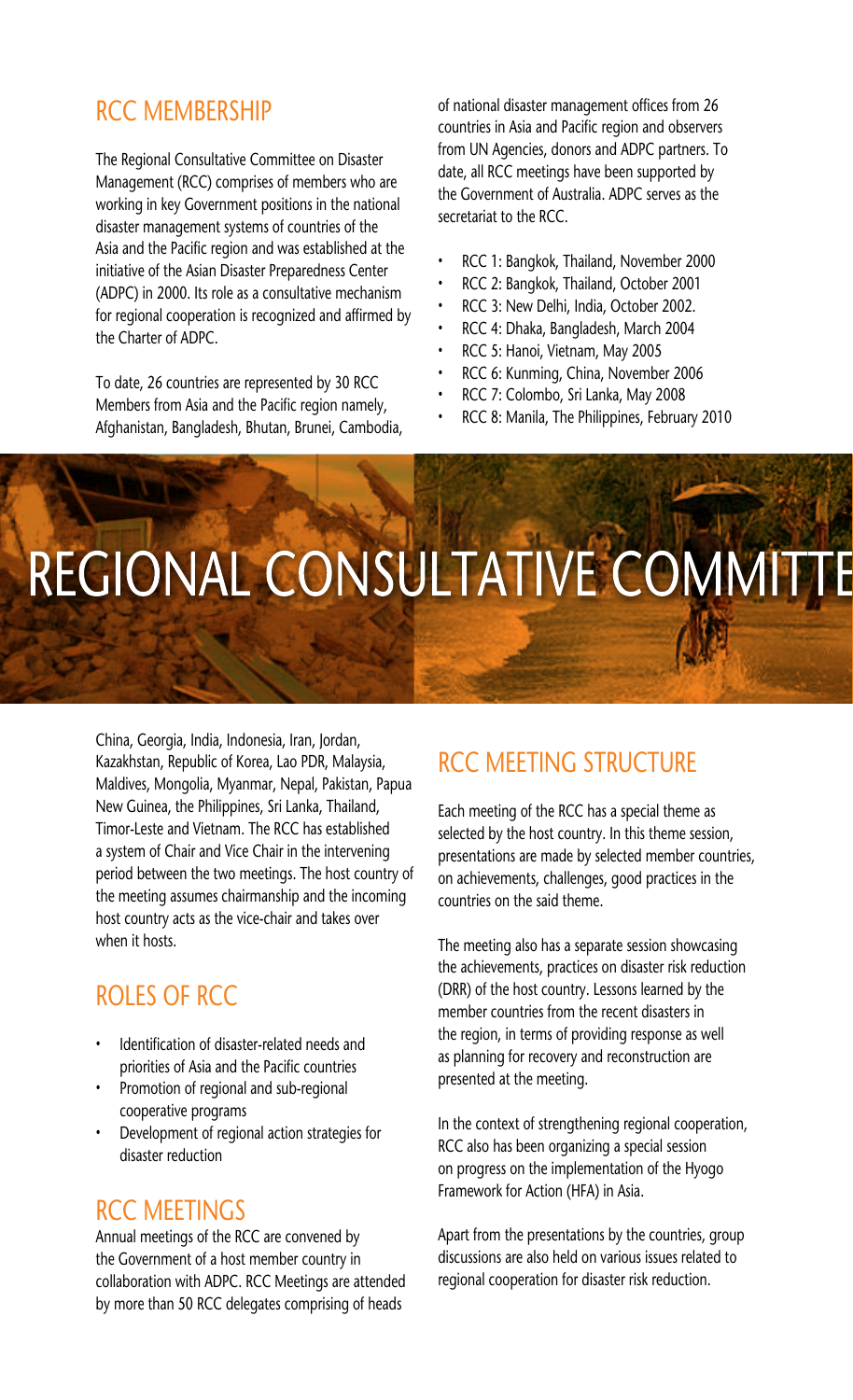#### RCC 1: Bangkok, Thailand, 20-22 Nov 2000

The meeting attended by 17 member countries, identified the needs and priorities of Asian countries and developed recommendations for action to promote regional cooperation in the following thematic areas:

- Building capacity, training and public support for disaster management and mitigation
- Development of national disaster management plans and information systems
- Improving legislative and institutional arrangements and enhancing political will for disaster management and mitigation
- Integration of DRR into national development process
- Scientific and technical inputs for disaster management (including early warning)

While reviewing the future directions of the RCC, the meeting endorsed the utility and benefit of the RCC as useful mechanism for dialogue, exchange of experience and means of developing practical cooperative programs between member countries at the regional and sub-regional levels.

# SASTER MANAGEMENT (RCC)

#### RCC 2: Bangkok, Thailand, 31 Oct-02 Nov 2001

Theme: Flood Preparedness and Mitigation

The second meeting of the RCC, attended by 16 countries, adopted the Bangkok Declaration and recognized the importance of all RCC member countries to adopt a comprehensive risk management approach, involving multi-hazard risk management including prevention, mitigation, preparedness along with response and recovery.

The Bangkok RCC 2 Declaration prioritized the following action areas:

• Comprehensive disaster risk management approach to be adopted by all countries;

RCC 3: New Delhi, India, 29-31 Oct 2002 Theme: Drought Risk Management

- Community level risk mapping and community based disaster risk management piloted in all countries;
- Capacity building of national disaster management systems;
- Creating awareness, political will and support for disaster management;
- Cooperation with sub-regional bodies;
- Asian regional conference;
- Asian regional report on disaster reduction;
- Vulnerability Atlas for Asia; and
- Building capacity for management of man-made disasters

Organized in collaboration with Government of India, the third meeting of the RCC was graced by the presence of the Deputy Prime Minister; H.E. L.K Advani. The meeting demonstrated political will for adopting a proactive and synergetic approach towards disaster risk management. With the special theme as Drought Management, the meeting discussed in detail the trends, advances and regional cooperation on drought preparedness and management.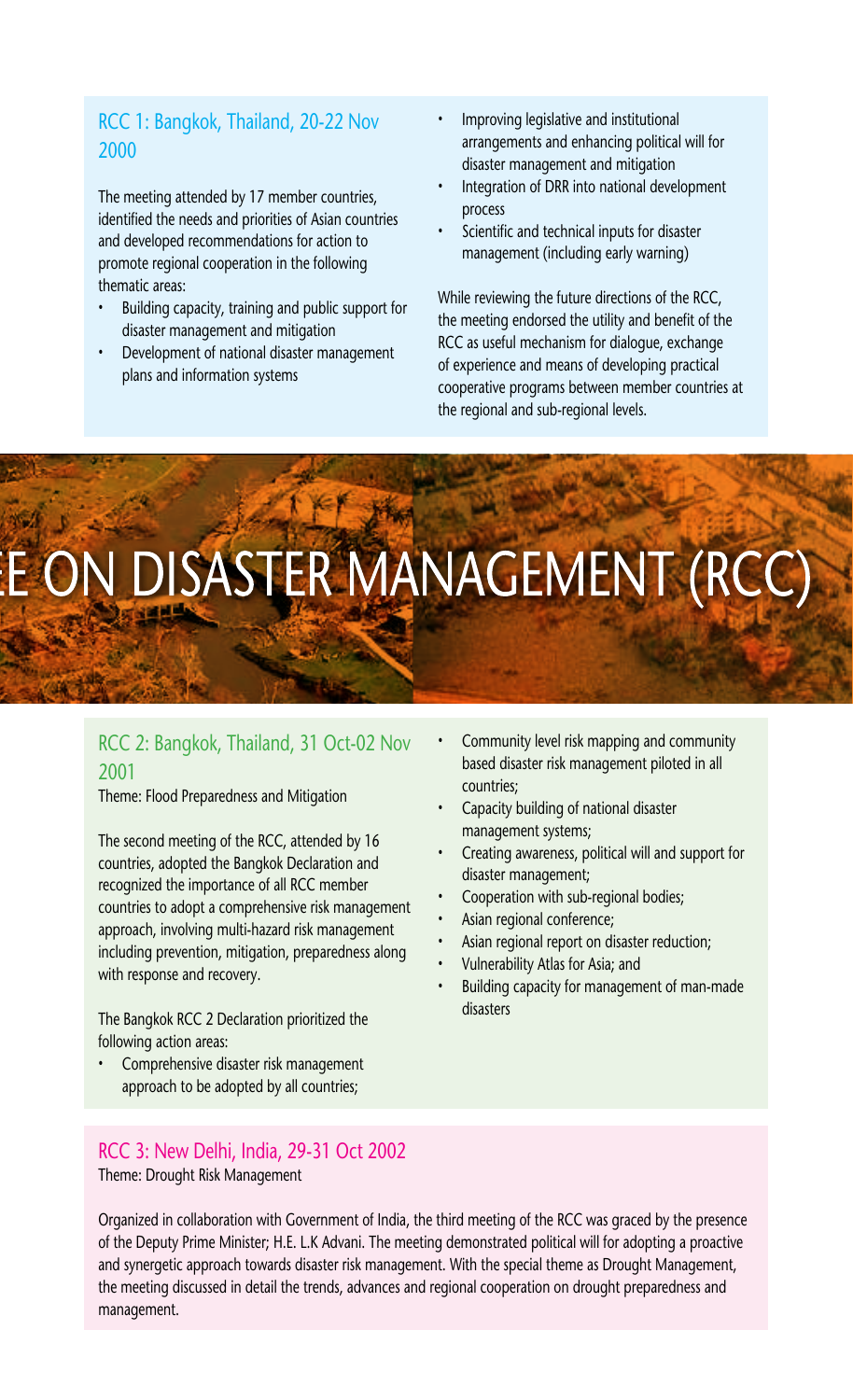## Bangkok RCC 2 Declaration of 2001 on Future Directions

Twenty-three delegates from 16 RCC member countries and 12 observers from multi-lateral and bilateral agencies met in Bangkok for the 2nd Meeting of the RCC. The meeting endorsed the key further directions for the regional cooperation in disaster management and for the RCC as follows:



## Comprehensive Risk Management Approach

Recognizing the increasing incidence and severity of natural, technological and manmade disaster risks in Asia and the Pacific, the meeting encouraged all RCC member countries to adopt a Comprehensive Risk Management Strategy (i.e. comprehensive multi-hazard disaster risk management and reduction). This strategy should cover all hazards and all phases of disaster management including prevention, mitigation and preparedness in addition to response and recovery.

## Key Action Areas

The meeting discussed the key action areas for the RCC to advance the Comprehensive Risk Management approach in the coming years in four broad categories:

- Building community level programs for preparedness and mitigation
- Capacity building of national disaster management systems (See box for details)
- Cooperation with Sub-Regional Mechanisms such as ASEAN, SAARC, SOPAC, MRC and ICIMOD
- Regional initiatives to create awareness and promote political will (See box for details)



The meeting concluded that the RCC is a very useful and beneficial platform for dialogue, exchange of experience and lessons learned. It also serves as an important means of conceptualizing and developing practical cooperative programs between member countries at the regional and sub-regional levels. The meeting recommended that the RCC mechanism should be institutionalized and be organized annually and as far as possible different venues in the region. The meeting requested ADPC to continue as a facilitator and convener of this consultative mechanism and to serve as a regional focal point and technical resource for the RCC in disaster management.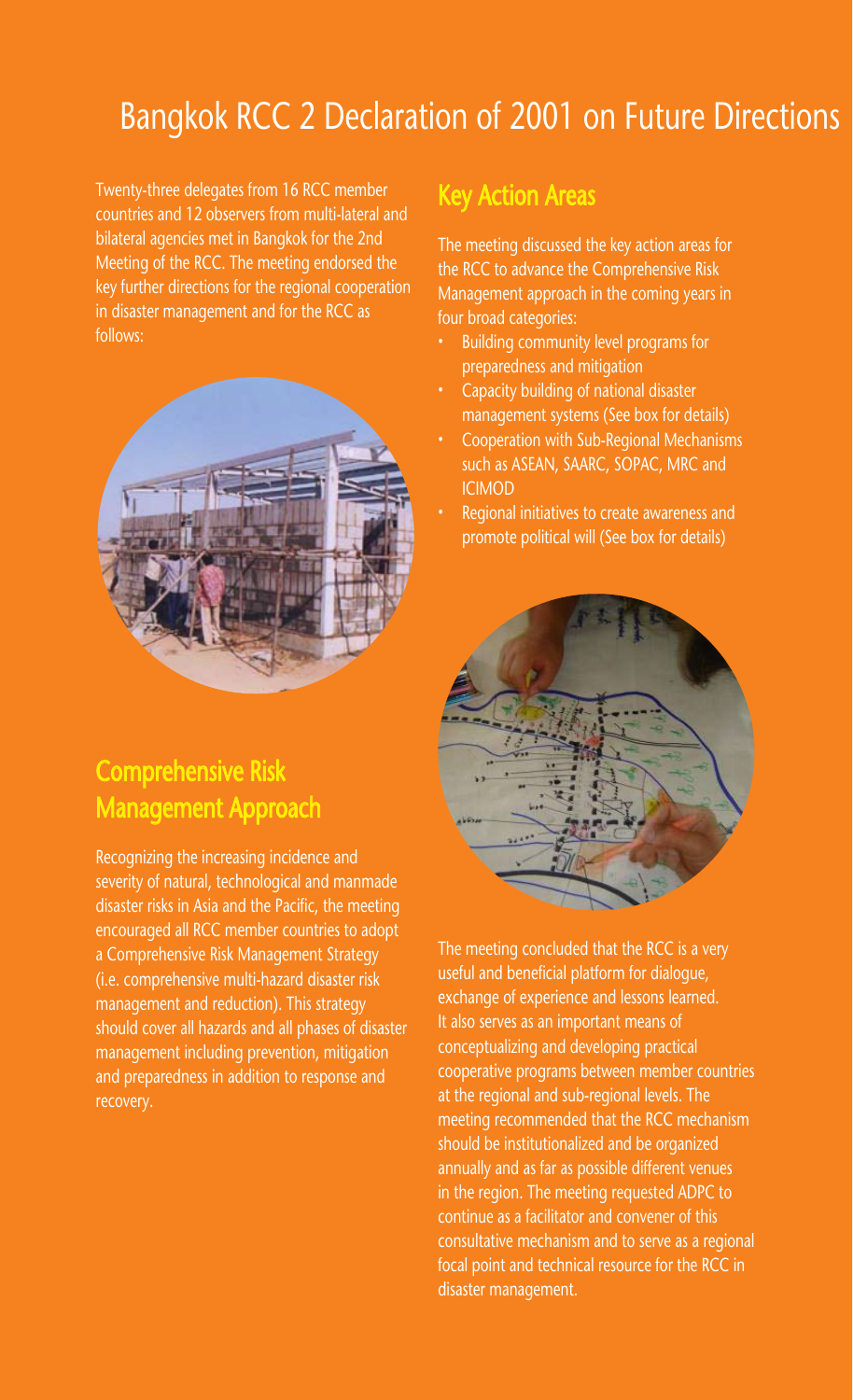## for Regional Cooperation and RCC

## Prioritized Action Areas for RCC in the decade 2001 to 2010

(As prioritized during RCC 1 and RCC 2, for implementation by RCC Member countries and ADPC)

## Priorities for capacity building for national

#### systems

- Integrating disaster management into national planning
- Strengthening national disaster management committees/agencies
- Developing disaster management plans
- Exchanging experience on legal and institutional arrangements
- Creating awareness and political support
- Building national disaster management information systems
- Improving disaster management training and capacity building
- Promoting public awareness and media coverage of DRR
- Enhancing scientific and technical cooperation in disaster management
- Mapping strengths and capacities of RCC member countries

#### Priorities for Regional initiatives

- Creating awareness, political will and support for disaster management and mitigation
- Organising an Asian regional multistakeholder conference on disaster reduction and support to national conferences
- Asian regional report on disaster reduction
- Vulnerability Atlas for Asia: development of risk maps and local level referencing for countries in the Asian region



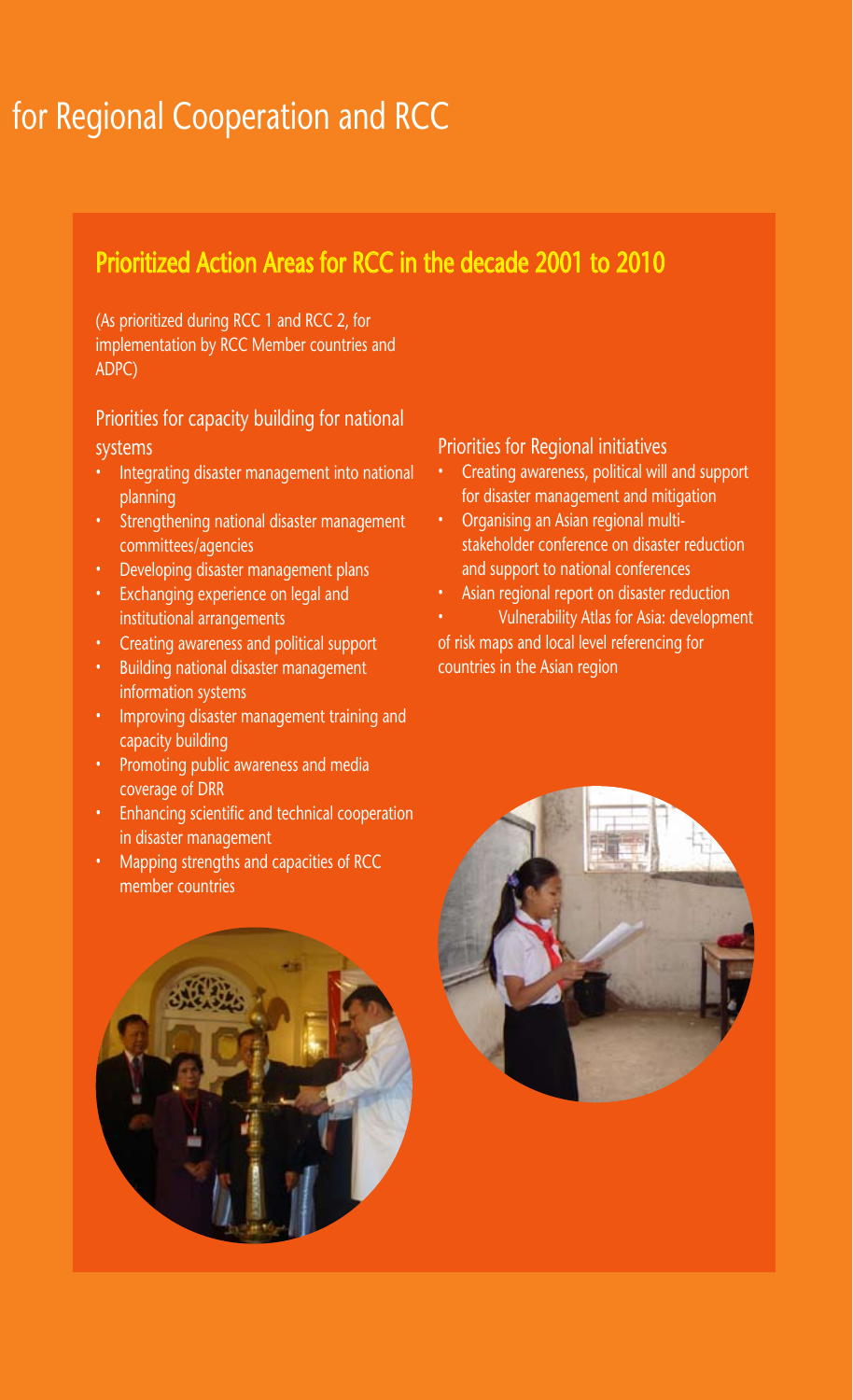#### RCC 4: Dhaka, Bangladesh, 29-31 Mar 2004

Theme: Urban Disaster Risk Management

Organized in collaboration with Government of Bangladesh, the fourth meeting of the RCC served as a preparatory event in Asia for the UN World Conference on Disaster Reduction (WCDR) 2005. The meeting demonstrated the support and commitment of political leaders by the presence of

RCC 5: Hanoi, Vietnam, 18-20 May 2005 Theme: Mainstreaming Disaster Risk Reduction into Development

The fifth meeting was organized in collaboration with the Government of the Socialist Republic of Vietnam. The opening day of the meeting was held concurrently with the 59th celebration ceremony for the Traditional Day for Disaster Reduction in Vietnam. Honorable Deputy President H.E. Vu Khoan inaugurated the meeting and highlighted the need for international cooperation in order to effectively prevent and mitigate the damage caused by the increasing occurrence of global disasters. The meeting adopted the Hanoi RCC 5 Statement

the Honorable President of the People's Republic of Bangladesh, H.E. Professor Dr. Iajuddin Ahmed and the active participation of the Honorable Minister and Deputy Minister of the Ministry of Food and Disaster Management and Relief. The meeting proved a turning point to the consolidation of the RCC mechanism towards a more action-oriented approach by launching the RCC Program on Mainstreaming Disaster Risk Reduction into Development Policy, Planning and Implementation in Asia.

on Mainstreaming Disaster Risk Reduction into Development in Asian Countries, which exhorts all member countries to take up mainstreaming as a key priority for action consistent with the globally adopted Hyogo Framework for Action 2005- 2015 (HFA).

RCC 5 also served as an important follow up event in Asia to the UN World Conference on Disaster Reduction (WCDR) 2005. The deliberations amongst the participants served to guide national action on implementation of the HFA and stated expectation from RCC members about action by regional and international entities in support of the member country initiatives on HFA.

RCC 6: Kunming, China, 9-11 Nov 2006 Theme: Mainstreaming Disaster Risk Reduction into Development

The sixth meeting of the RCC was organized in collaboration with the Ministry of Civil Affairs, Government of People's Republic of China. Honored by a special message from the Vice Premier of the State Council of P.R China, Chairman of National Commission for Disaster Reduction H.E. Hui Liang-Yu the meeting demonstrated the highest level of

RCC 7: Colombo, Sri Lanka, 8-10 May 2008

Theme: Rights based community led disaster risk reduction

The seventh meeting of the RCC was organized in collaboration with the Ministry of Disaster Management and Human Rights, Government of Sri Lanka. The meeting was graced by the presence of Honorable Minister of Disaster Management and Human Rights H.E. Mr. Mahinda Samarasinghe and attended by 28 delegates from 19 RCC member countries including 10 representatives from Ministries of Planning and Sectoral Ministries from six RCC

support to DRR initiatives. The meeting established a system of RCC Chair and Vice Chair in the intervening period between the two meetings with the host country of the meeting assuming chairmanship when they host; and the incoming host country acting as the vice chair and taking over the chair when it hosts. Confirming the importance the RCC member countries attached to the RCC Program on Mainstreaming DRR into development, the meeting decided on the approach for the future phases of the program.

member countries. The key outcomes of the theme session included the commitment of RCC members to take up national programs on community-based DRR in all high risk communities. The RCC and ADPC, as its Secretariat, offered to lead a Technical Session and High Level Round Table on community-based DRR at the 3rd Asian Ministerial Conference on DRR, to be held in Kuala Lumpur, December 2008.

**Implementing national programs on community-based disaster risk reduction in high risk communities:**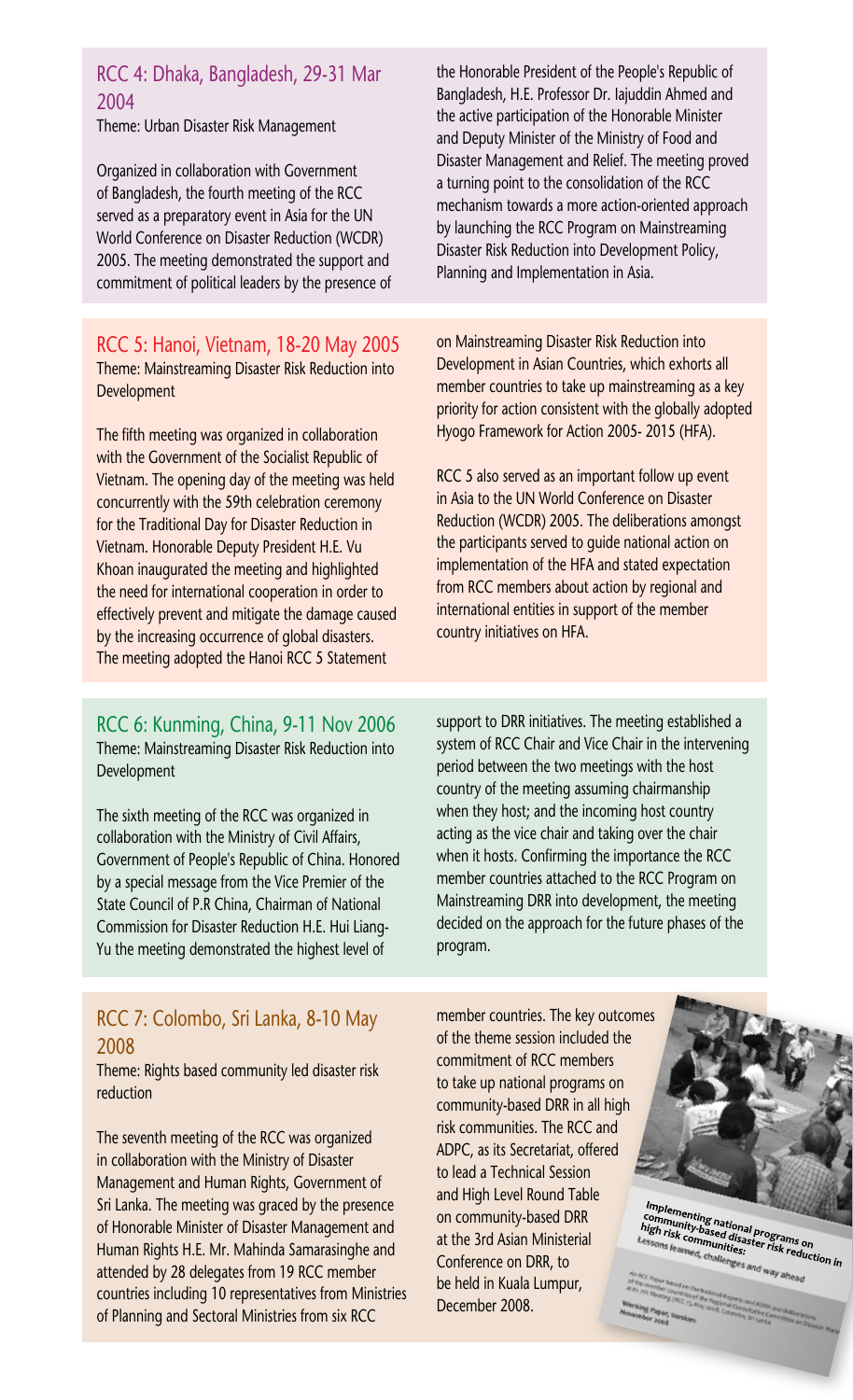In order to prepare and facilitate the discussions during the theme session of the seventh RCC meeting, the RCC members were requested to submit a brief country paper on initiatives on community-based DRR in the country. The information provided in the country paper was summarized to develop the RCC Working Paper on 'Implementing national programs on community-based DRR in high risk communities': Lessons learned, challenges and way ahead. The first version of this Working Paper was circulated at the 3rd Asian Ministerial Conference on DRR, Kuala Lumpur, December 2008 and was presented by the RCC Chair, Government of Sri Lanka and RCC secretariat; ADPC at the Technical Session of the conference; Community based DRR; involvement and empowerment of local governments and non-governmental organizations.

## Hanoi RCC 5 Declaration

This 5th Meeting of the RCC calls upon every RCC member country to Mainstream DRR into development over the coming decade, and to undertake Priority Implementation Partnerships in following thematic areas:

- Mainstreaming DRR into National Development Policy, Planning and Implementation,
- Mainstreaming DRR in priority sectors namely, Agriculture, Education, Health, Housing, Urban Planning and Infrastructure, Financial Services and Environment and Natural Resources

Agree that the national and local level mainstreaming in sectors will not be limited to the priority sectors or themes listed above but will involve a greater number of sectors, agencies and themes; and emphasize that the mainstreaming of enhanced disaster resilience be done in post-disaster recovery programs of all disaster prone sectors;

Welcoming the willingness of member countries to implement Priority Implementation Partnerships (PIPs) on MDRD in ongoing development programs funded from national budgets and ongoing external funding; and recognizing that the process of implementation will be an active learning experience to understand how mainstreaming can be achieved;

Recognizing the need to document and share information on good practices and initiatives undertaken by RCC member countries so that others who are only now starting may benefit and therefore calls on Governments and technical support agencies to highlight and make visible existing good practice in implementing disaster resilience and safety in development programs in various sectors by suitably documenting experiences, key success factors and lessons learned.

Recognizing the responsibility of the RCC as a mechanism, offers to serve as a useful forum and reporting mechanism through which the progress of the implementation of the HFA can be monitored by ISDR, and advocates that the 10- year HFA framework should be broken down into 2- year milestones of accomplishments to facilitate a workable implementation

Mainstreaming Disaster Risk Reduction of the HFA for each of the RCC Member Countries. Highlights the need for action by development partners (UN Agencies, Donors, International Financial Institutions and others) to:

- **Enhance links between** development and humanitarian assistance programs and budgets of their agencies;
- Incorporate disaster impact assessments into their project appraisal and review processes and;

**EURNO OTZ 160 18** 

- Include comprehensive assessments of disaster risk in their country assessments and country assistance strategies; and
- Adopt policy recommendations of the UNDP, UN/ISDR and ProVention Consortium documents on integrating DRR into development compatible with the local situation and conditions.

Requests ADPC in its capacity as secretariat of the RCC mechanism to continue to be the support agency of the RCC program on Mainstreaming DRR into development through following actions:

Developing a set of Guidelines documents for mainstreaming DRR, and

Appreciates the support of the Government of Australia and expressions of interest by other countries and UN agencies to support implementation of its program on mainstreaming DRR into development by:

- providing funding for PIPs and meetings;
- supporting development and publication of Guidelines; and
- providing active linkage with the regional and national capacity building and technical assistance initiatives of various development partners.

\*For the complete version of the Hanoi RCC 5 Declaration please visit www.rccdm.net.